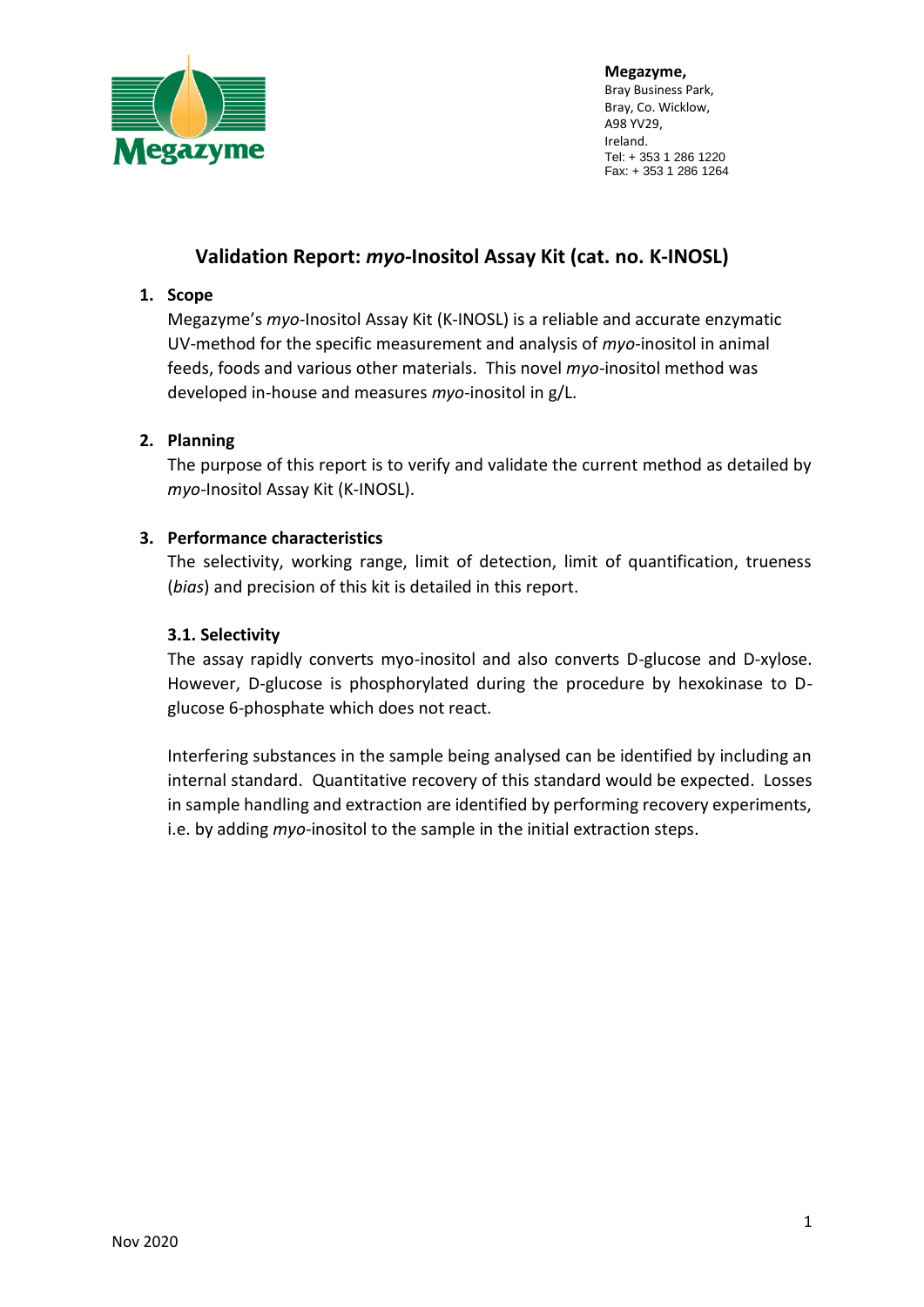

### **3.2. Working Range**

Assay follows the *myo*-Inositol Assay Kit (K-INOSL) standard procedure. 0.1 mL of *myo*inositol standard was used as a sample, with a range of concentrations (0.02-0.35 g/L) which corresponds to 2-35 μg of *myo-*inositol per assay. Absorbance A2 was read after 15 min, at 492 nm and at 25°C as recommended in the procedure.

The working range is linear between 2-35 μg of *myo-*inositol per assay.



### **3.3. LOD and LOQ**

The **instrument limit of detection**, as per kit booklet, is 0.82 mg/L of *myo*-inositol, which is derived from an absorbance difference of 0.020 with a maximum sample volume of 0.5 mL.

The **calculated limit of detection (LOD)** and the **calculated limit of quantification (LOQ)** for this report purpose is based on the analysis of samples that have been taken through the standard procedure of the m*yo-*Inositol Assay (K-INOSL).

• The Limit of Detection (LOD) and Limit of Quantification (LOQ) were calculated as 3 x σ of the blank sample solution absorbance and 10 x σ of the blank sample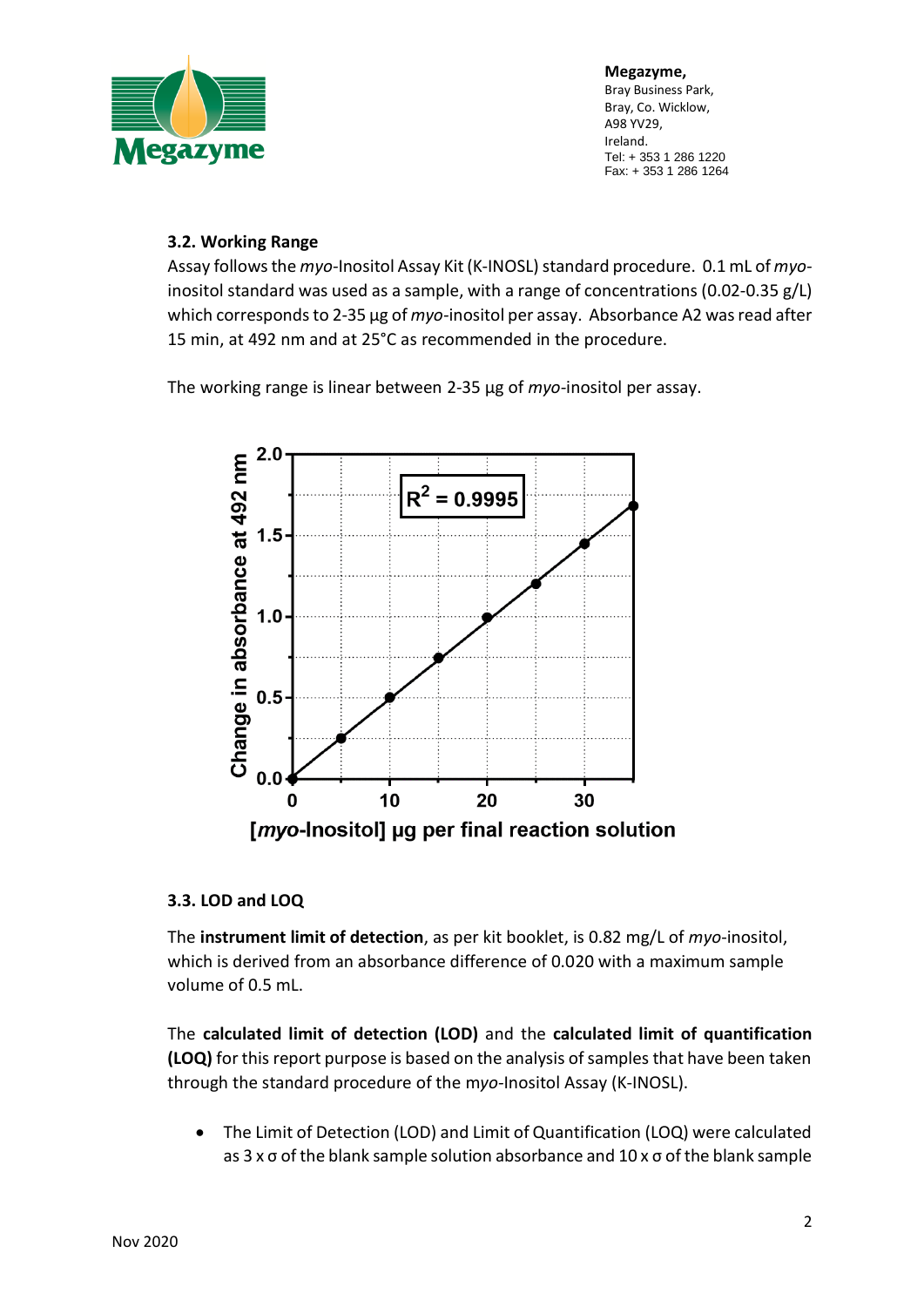

solution absorbance, respectively, where σ is the standard deviation of the absorbance values from (at least) 10 replicates.

• For m*yo-*Inositol Assay Kit (K-INOSL)

**LOD – For 0.5 mL of sample (maximum volume**) *myo-*Inositol = 0.164 mg/L

**LOQ – For 0.5 mL of sample (maximum volume**) *myo-*Inositol = 0.573 mg/L

\* **Note**: The above detection limits are for samples as used in the assay, after any sample preparation, if required. The dilution used in pre-treatment must be accounted for while establishing the detection limits for specific samples.

## **3.4. Trueness (***Bias***)**

Comparison of the mean of the results (x) achieved with the *myo-*Inositol Assay Kit (K-INOSL) with a suitable reference value (x ref). For this report, Relative Bias is calculated in per cent as: *b***(%) = x – xref / xref x 100.** The reference material for this purpose is *myo-*inositol supplied with the m*yo-*Inositol Assay Kit (K-INOSL) at 0.25 g/L.

### **Relative Bias** *b***(%)**

|              |    | <b>Ref Material</b><br>(g/L) | <b>Mean</b><br>(g/L) | $b(\%)$ |
|--------------|----|------------------------------|----------------------|---------|
| myo-Inositol | 22 | 0.25                         | 0.2485               | $-0.62$ |